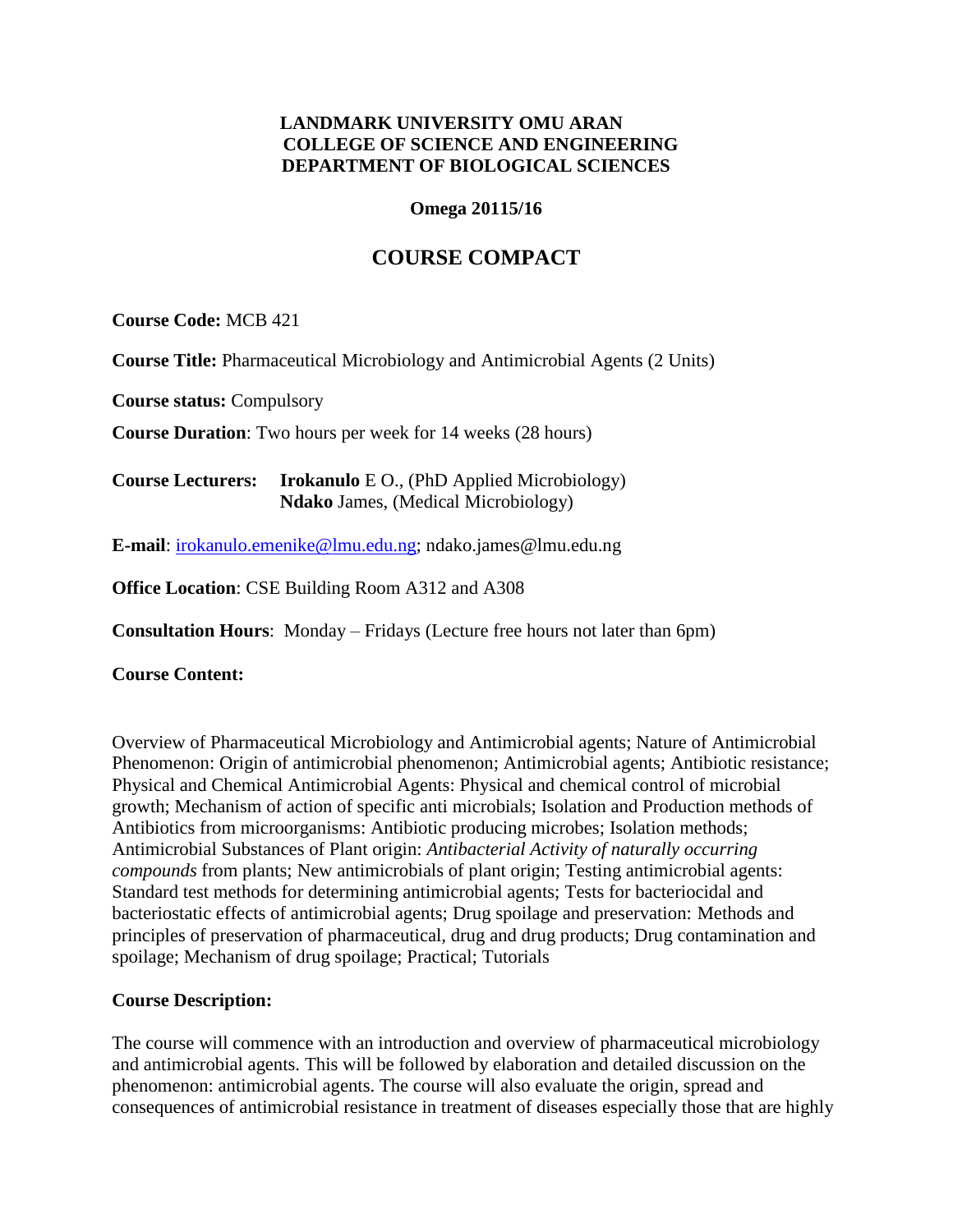contagious. The role that antimicrobial resistance has played in drug development in recent years will be taught. The course will also examine the mechanisms involved for the transfer of resistance from one organism to another. The isolation and production methods of antimicrobials from plant, microorganisms and other sources will be taught. Other subjects that will be taught include; microbial susceptibility to antimicrobials and factors that do enhance or retard their effectiveness, drug preservation, drug products, contamination of drugs and mechanism of drug spoilage

## **Course Justification:**

The role that microorganisms play in drug and antibiotic interaction is essential to drug effectiveness and must be properly understood for better application. A course in pharmaceutical microbiology will help elucidate to a large extent some of these and prepare the students for future endeavour in research, diagnosis and in industry.

## **Course Objectives**

At the end of the course, students will be able to;

- Describe what Pharmaceutical microbiology and Antimicrobial agents are.
- Understand the interrelationship between microorganisms and drugs
- Explain the role that microbes and plants play in antibiotic production
- Describe the methods of producing antimicrobial agents
- Describe the methods of Testing antimicrobial agents

## **Course Requirement:**

Appropriate texts (books, journals and access to E- learning) for reference are important. Pharmaceutical microbiology involves among others, the handling and manipulation of microorganisms. Therefore, a course in pharmaceutical microbiology will require that every participating student in addition to having the relevant study materials, also understands the dangers associated with exposure and handling of the microorganisms. Students are therefore required to acquaint themselves with necessary personal protective equipment (PPE) that they need for handling and processing materials meant for drug assays.

## **Method of Grading:**

| Grading                                  | Score $(\%)$ |
|------------------------------------------|--------------|
| Assignment                               |              |
| Practical                                |              |
| <b>Test</b>                              |              |
| Final Examination + Practical $\vert$ 70 |              |
| <b>Total</b>                             | 100          |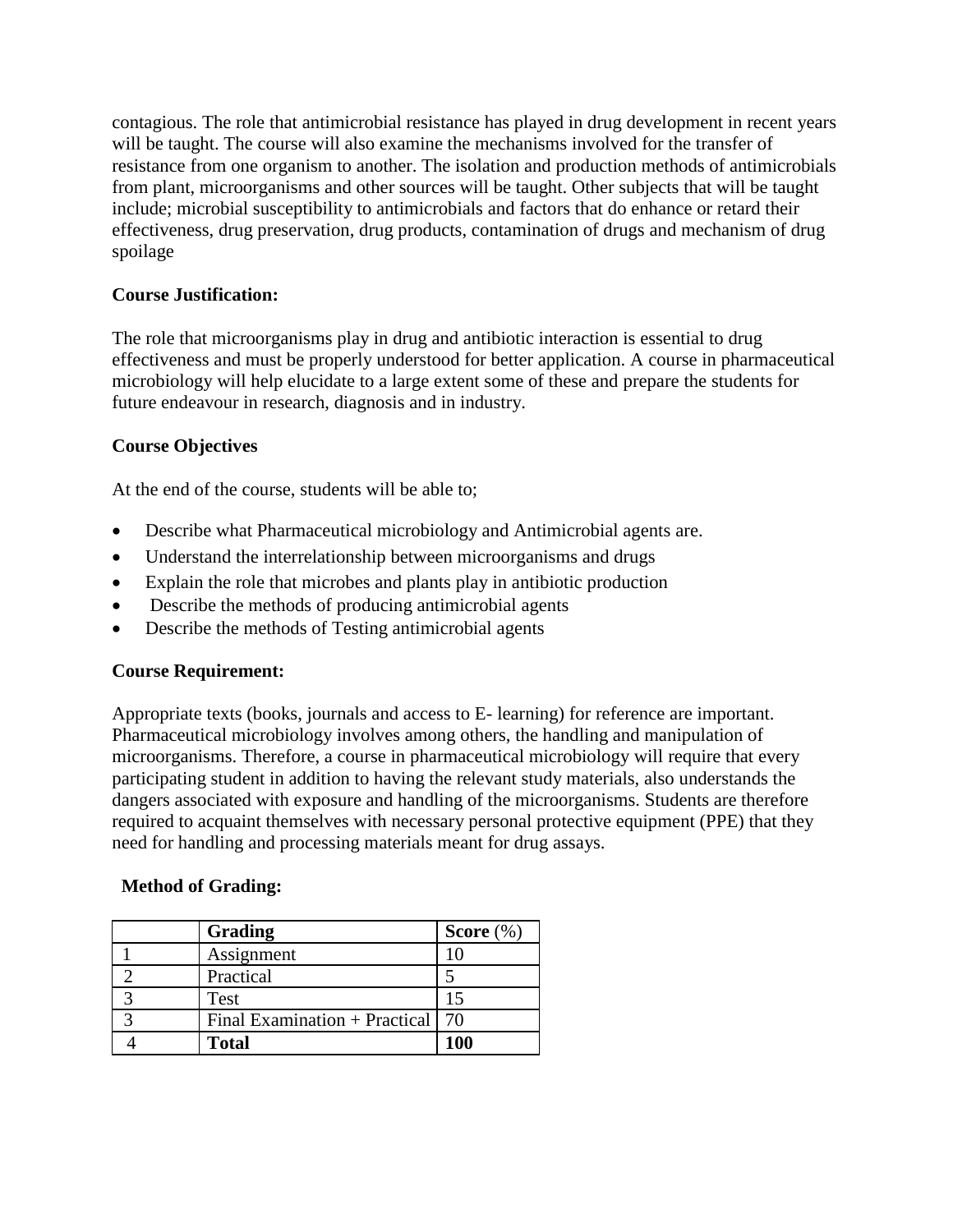#### **Method of Lecture Delivery / Teaching:**

- 1 The use of multimedia will be adopted in normal lecture delivery. This will be complemented with assignments, tests, tutorials. Practical sessions for testing of antimicrobial agents on microorganisms will also be organized to enable students learn to manipulate microorganisms for antibiogram assays.
- 2 Students will be taught various techniques used in the isolation, purification and standardization of antibiotics from plants and microorganisms.

#### **A. Course Outline**

| <b>Contents/topic</b>                                                  | <b>Teacher</b>  |
|------------------------------------------------------------------------|-----------------|
| Week 1: Introduction: What is Pharmaceutical Microbiology              | E. O. Irokanulo |
| and Antimicrobial agents                                               |                 |
|                                                                        |                 |
| <b>Objective:</b> At the end the course, students will appreciate the  |                 |
| relationship between microbiology and pharmaceutical science           |                 |
| as well as the role of microorganisms in the manufacture of            |                 |
| pharmaceuticals (drugs, vaccines). In addition, students will          |                 |
| understand the need or otherwise to exclude specific strains of        |                 |
| microorganisms that are regarded as objectionable in living            |                 |
| things and other materials.                                            |                 |
| <b>Description:</b> Understanding the over-riding interest in          |                 |
| pharmaceutical microbiology; role of microbiologist in                 |                 |
| pharmaceutical formulations; study of microorganisms                   |                 |
| associated with the manufacture of pharmaceuticals (drugs,             |                 |
| vaccines to medical devices).                                          |                 |
| <b>Study Question:</b> What is Pharmaceutical Microbiology?            |                 |
| Week 2: Nature of Antimicrobial Phenomenon: Origin of                  | E. O. Irokanulo |
| antimicrobial phenomenon                                               |                 |
|                                                                        |                 |
| Objective:                                                             |                 |
| - To appreciate the phenomenon surrounding antibiotic                  |                 |
| evolution and the history of antibiotic resistance which is now        |                 |
| known as a "modern phenomenon".                                        |                 |
| <b>Description:</b>                                                    |                 |
| - Students will learn and appreciate the history of antibiotics        |                 |
| and early contributors to this discovery.                              |                 |
| - Drug innovation and use in human and animal health and               |                 |
| agriculture.                                                           |                 |
| <b>Study Question:</b> The reality of antimicrobials and their origin. |                 |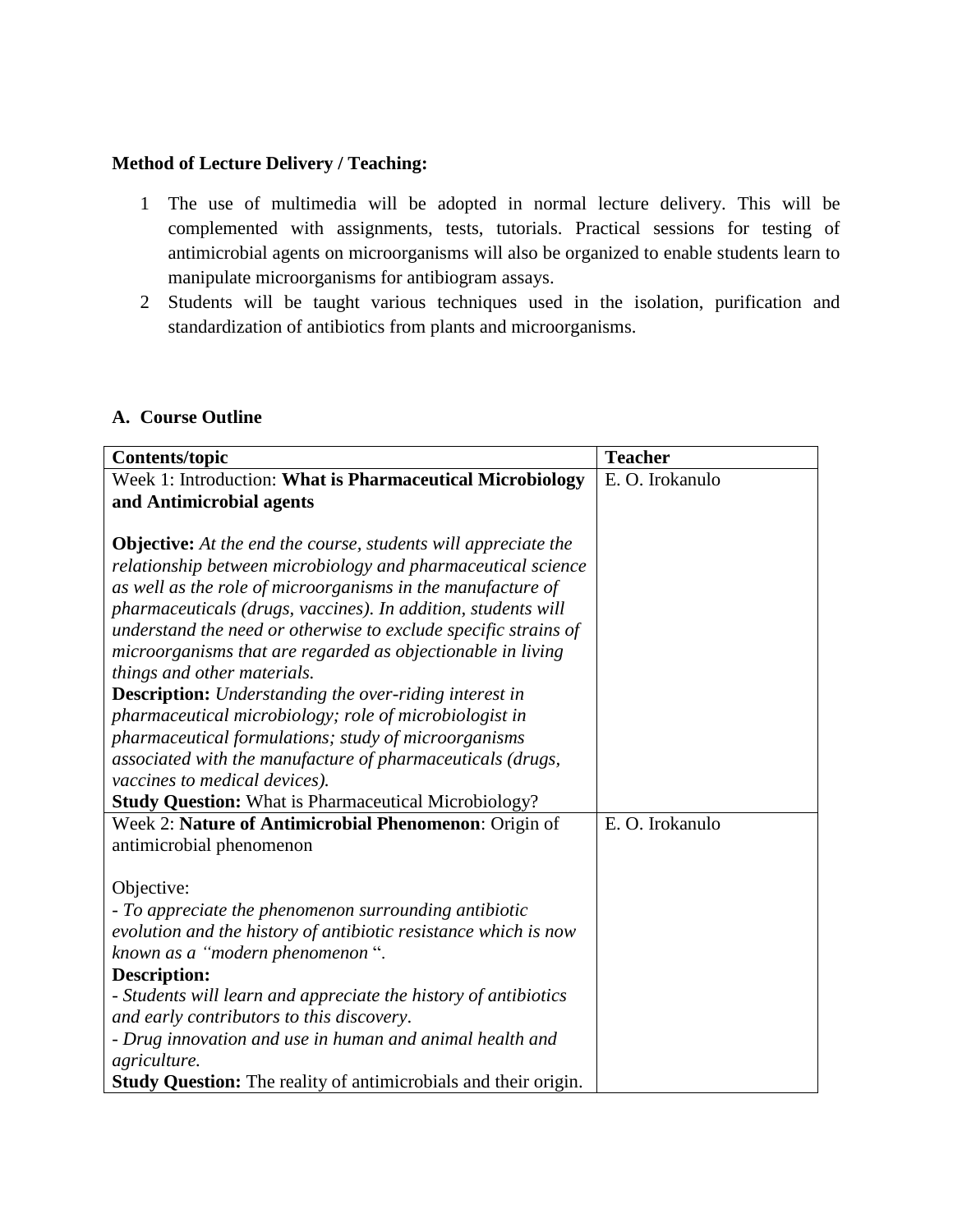| Week 3: Antimicrobial agents                                                                                                                                                                                                                                                                                                                                                                                                                                                                                                                                                                                                          | E. O. Irokanulo |
|---------------------------------------------------------------------------------------------------------------------------------------------------------------------------------------------------------------------------------------------------------------------------------------------------------------------------------------------------------------------------------------------------------------------------------------------------------------------------------------------------------------------------------------------------------------------------------------------------------------------------------------|-----------------|
| Objective: The students will learn what antimicrobials are,<br>their role in combating infectious and other microbial diseases<br>and their uses.<br><b>Description:</b><br>- The various forms in which antimicrobial agents can present<br>(synthetic chemicals as well as chemical substances or<br>metabolic products made by microorganisms and chemical<br>substances derived from plants).<br><b>Study Question:</b> What antimicrobial agents are and the<br>different forms in which they can present.                                                                                                                       |                 |
| Week 4: Antibiotic resistance                                                                                                                                                                                                                                                                                                                                                                                                                                                                                                                                                                                                         | E. O. Irokanulo |
| Objective: The students will learn how antimicrobial resistance<br>in microorganisms develops and is transferred from one<br>organism to another. They will also understand the<br>consequences that antimicrobial resistance pose to health care<br>delivery particularly in developing economies and the<br>challenges this pose to drug development.<br><b>Description:</b><br>- The natural biological phenomenon – antibiotic resistance.<br>- Causes of antibiotic resistance.<br>- How the phenomenon is transferred.<br>- Consequences of antibiotic resistance.<br><b>Study Question:</b> Mechanism of antibiotic resistance |                 |
| <b>Week 5: Physical and Chemical Antimicrobial Agents:</b>                                                                                                                                                                                                                                                                                                                                                                                                                                                                                                                                                                            | E. O. Irokanulo |
| Physical and chemical control methods of microbial growth.<br>Objective: The students will learn and understand basic forms<br>and application of commonly used methods of disinfecting<br>materials and the role that antimicrobial agents play in<br>agriculture, medicine, food science and biotechnology. They will<br>also learn and appreciate the different physical and chemical<br>agents that can be used.                                                                                                                                                                                                                  |                 |
| Description:<br>- To understand the relative resistance of microbial forms.<br>- To understand the general terms often used in physical and<br>chemical antimicrobial agents and their principles of action.<br>- To understand how microbial death occurs and the factors<br>that can mediate such.<br><b>Study question: Physical and chemical control methods of</b><br>microorganisms                                                                                                                                                                                                                                             |                 |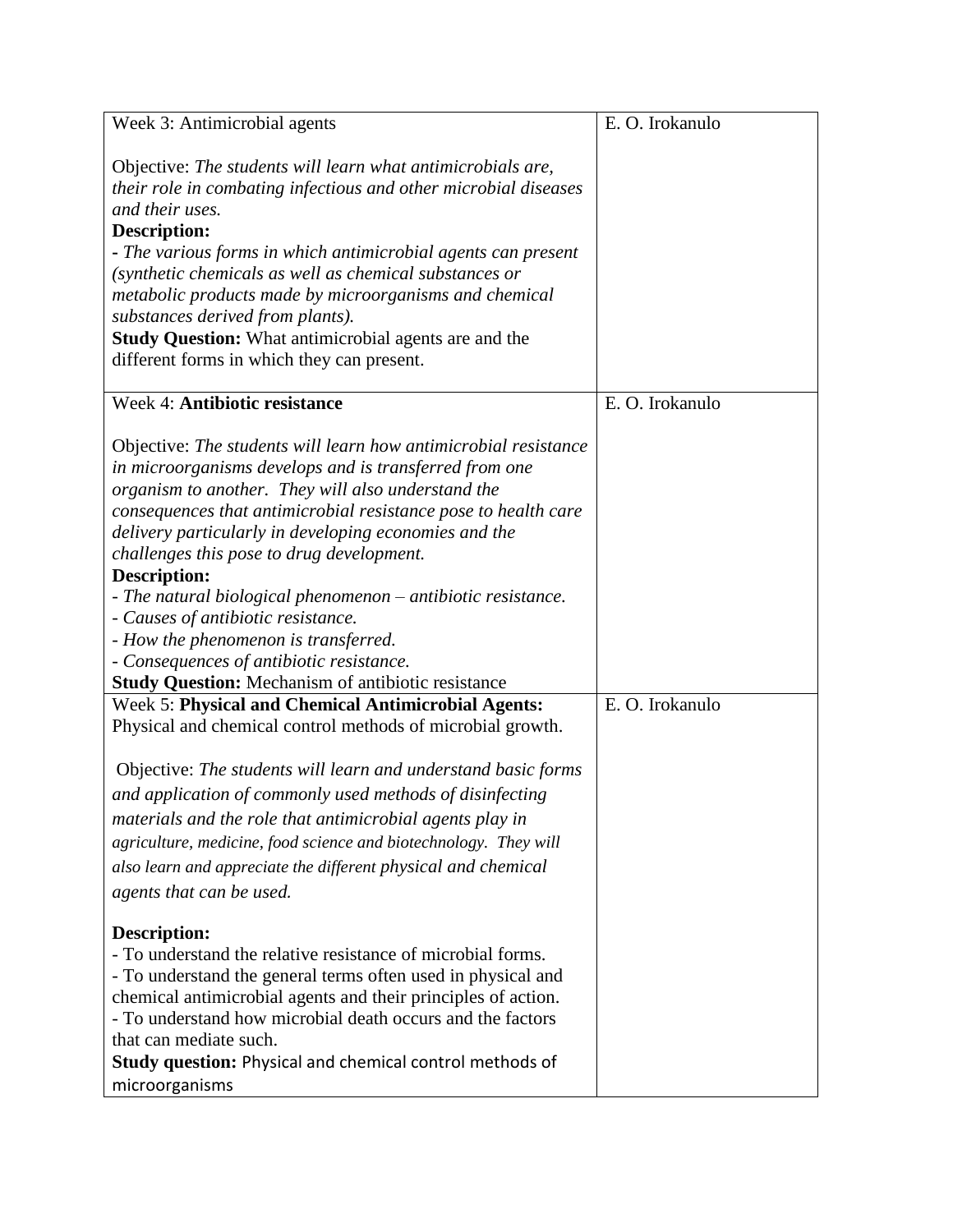| Week 6: Mechanism of action of specific antimicrobials            | E. O. Irokanulo |
|-------------------------------------------------------------------|-----------------|
|                                                                   |                 |
| Objective: The students will learn and appreciate the different   |                 |
| types of antimicrobials and classes of antibiotics. They will     |                 |
| also be taught the modes of action by the antimicrobials.         |                 |
| <b>Description:</b>                                               |                 |
| - An overview of antimicrobial agents and their actions.          |                 |
| - To understand the drug targets in bacteria, viruses and fungi.  |                 |
| - To understand factors that could disrupt the intended action    |                 |
| of the antimicrobials.                                            |                 |
| Study question: The principle of selective toxicity.              |                 |
| <b>Week 7: Isolation and Production methods of Antibiotics</b>    | E. O. Irokanulo |
| from microorganisms: Antibiotic producing microbes                |                 |
|                                                                   |                 |
| Objective: The students will learn, know and understand useful    |                 |
| antibiotics and their screening process from microorganisms       |                 |
| and other sources.                                                |                 |
| Students will learn the different methods and sources for the     |                 |
| production of antibiotics                                         |                 |
| <b>Description:</b>                                               |                 |
| - Antibiotic producing microbes and their sources.                |                 |
| - The isolation, purification and characterization of antibiotics |                 |
| producing microorganisms.                                         |                 |
| - Test for selective toxicity and therapeutic activities of       |                 |
| isolated drugs.                                                   |                 |
| <b>Study question:</b> Screening methods for antibiotics.         |                 |
| Week 8: Isolation methods                                         | E. O. Irokanulo |
|                                                                   |                 |
| Objectives: Students will learn and know of other sources of      |                 |
| antibiotic production, their purification and concentration.      |                 |
|                                                                   |                 |
| <b>Description:</b>                                               |                 |
| - Commercial production of antibiotics                            |                 |
| - Synthetic forms of antibiotics, their advantages and short-     |                 |
| comings.                                                          |                 |
| <b>Study question:</b> Screening methods for antibiotics          |                 |
| Week 9: Practical                                                 | Ndako J         |
| Objective: The students will engage in practical sessions on      |                 |
| identifying antibiotic producing microorganisms, harvesting       |                 |
| and concentration of antibiotics.                                 |                 |
|                                                                   |                 |
|                                                                   |                 |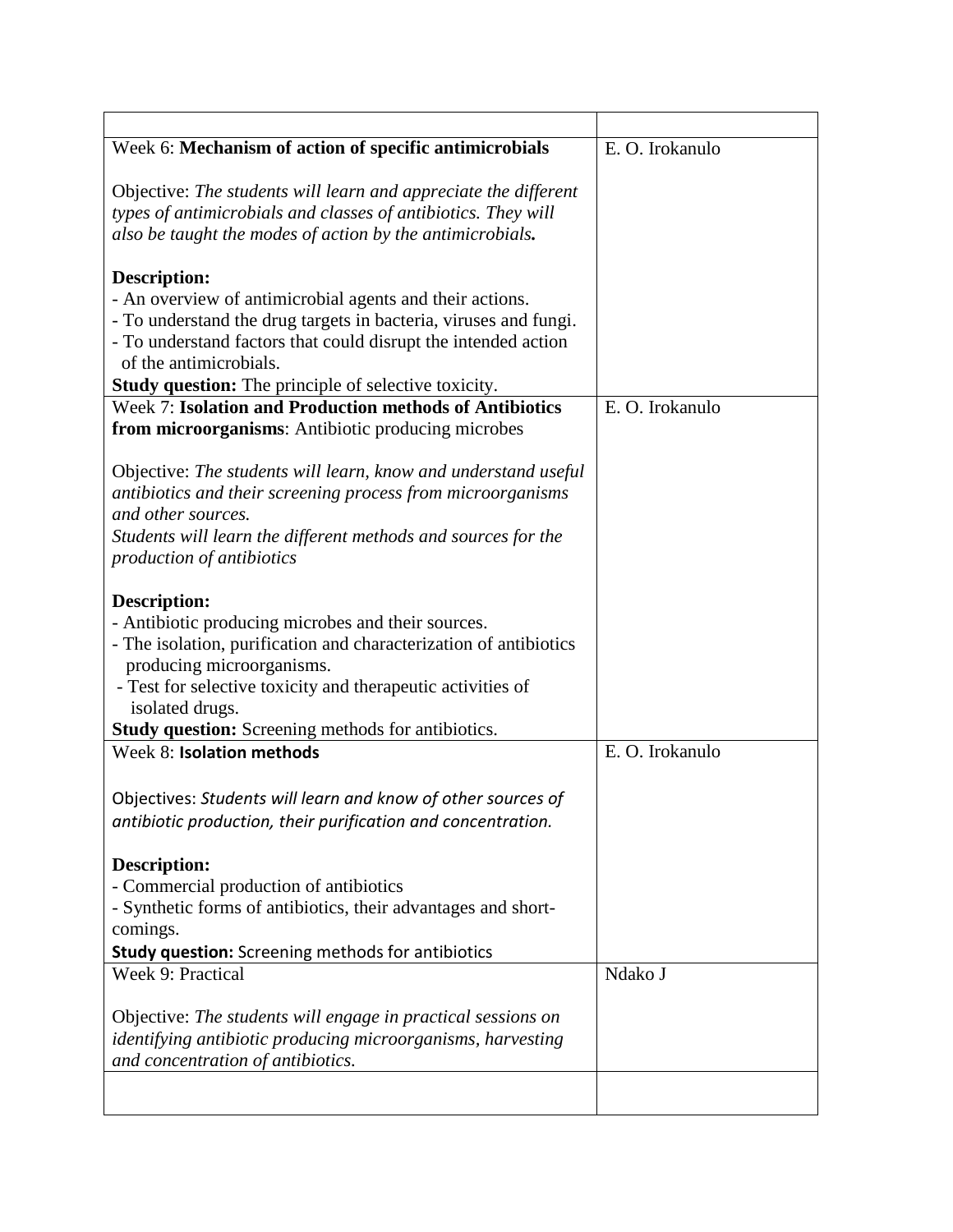| Week 10: Practical                                                      |                 |
|-------------------------------------------------------------------------|-----------------|
| Objective: The students will engage in practical sessions on            |                 |
| antibiotic susceptibility methods against different bacteria.           | Ndako J         |
|                                                                         |                 |
| Week 11: Assignments/ Test                                              | E. O. Irokanulo |
|                                                                         |                 |
| Week 12: Tutorial                                                       | E. O. Irokanulo |
| Objective: The students will engage in group discussions to             |                 |
| review of earlier topics (Weeks $1 - 8$ ) for better understanding      |                 |
| and application.1                                                       |                 |
|                                                                         |                 |
| Week 1: Antimicrobial Substances of Plant origin:                       |                 |
|                                                                         |                 |
| <b>Objective:</b> The students will learn of the antibacterial activity |                 |
| of naturally occurring compounds from plants.                           |                 |
|                                                                         | Ndako J         |
| Description:                                                            |                 |
| - Historical perspective of medicinal plants.                           |                 |
| - Plant products as antimicrobial agents.                               |                 |
| - Identification and uses of medicinal plants in                        |                 |
| treating microbial diseases.                                            |                 |
|                                                                         |                 |
|                                                                         |                 |
| Week 2: New Antimicrobials of Plant Origin                              |                 |
| Objective: Plants with promising antimicrobial activity.                |                 |
| Development of phytomedicines and the ethnomedicinal approach           |                 |
| <b>Description:</b>                                                     | Ndako J         |
|                                                                         |                 |
| - Present use of plants as antimicrobials (Therapeutic and              |                 |
| economic benefits of plant antimicrobials).                             |                 |
| - Plants with promising antiinfective activity.                         |                 |
| Week 3: Testing antimicrobial agents:                                   |                 |
|                                                                         |                 |
| Objective: Students will learn the standard test methods for            |                 |
| determining antimicrobial agents.                                       |                 |
| <b>Description:</b>                                                     | Ndako J         |
| - Standardized methods for in-vitro antibacterial and antifungal        |                 |
| susceptibility.                                                         |                 |
| - Susceptibility of organisms to systemic and topical agents.           |                 |
|                                                                         |                 |
|                                                                         |                 |
|                                                                         |                 |
|                                                                         |                 |
|                                                                         |                 |
|                                                                         |                 |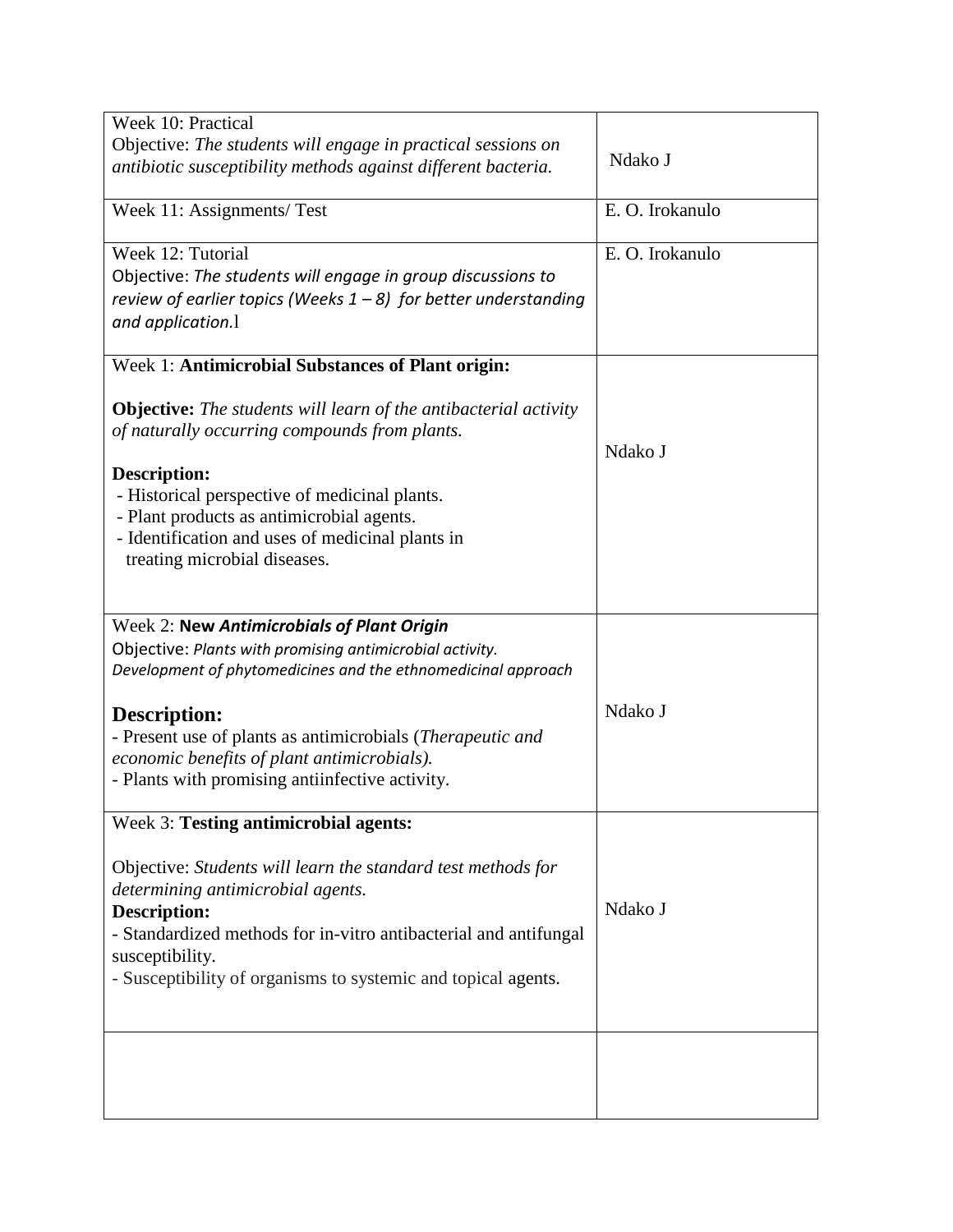| Week 4: Tests for bacteriocidal and bacteriostatic effects of<br>antimicrobial agents                                                                                                                                                                                                                                                                                                                                    | Ndako J  |
|--------------------------------------------------------------------------------------------------------------------------------------------------------------------------------------------------------------------------------------------------------------------------------------------------------------------------------------------------------------------------------------------------------------------------|----------|
| <b>Objective:</b> Students will learn of the bacteriostatic and<br>bacteriocidal mechanism in treatment of infectious diseases.                                                                                                                                                                                                                                                                                          |          |
| Description :<br>- Clinical relevance of bacteriostatic and bacteriocidal<br>effects of drugs in treatment of infectious diseases.<br>- To learn the tests for determining bacteriocidal and<br>bacteriostatic effects of antimicrobial agents.                                                                                                                                                                          |          |
| Week 5: Drug spoilage and preservation:                                                                                                                                                                                                                                                                                                                                                                                  |          |
| <b>Objective:</b> students will learn what factors that predispose<br>drug spoilage and how these antimicrobial may be preserved.                                                                                                                                                                                                                                                                                        | Ndako J  |
| Description:<br>- Microbial spoilage and preservation of pharmaceutical<br>products.<br>- Discerning the nature and phenotypic appearance of spoilt<br>drugs and pharmaceuticals.<br>- Methods and principles of preservation of pharmaceuticals,<br>drug and drug products.                                                                                                                                             |          |
| Week 6: Drug contamination and spoilage<br>Objective: The students will learn at the end of the course how<br>the contamination of pharmaceuticals with microorganisms<br>take place as well as how to prevent such occurrence.<br><b>Description:</b><br>- Conditions associated with contamination of<br>pharmaceuticals with microorganisms.<br>- Effects of contamination of pharmaceuticals with<br>microorganisms. | Ndako J  |
| Week 7: Mechanism of drug spoilage<br>Objective:<br>The students should learn the physical, chemical and<br>microbiological principles that lead to drug spoilage.<br><b>Description:</b><br>Mechanism and rate of drug degradation.<br>Microbial, physical and chemical means of drug degradation.                                                                                                                      | Ndako J  |
| Week 8: Practical                                                                                                                                                                                                                                                                                                                                                                                                        | Ndako J  |
| Week 9: Practical                                                                                                                                                                                                                                                                                                                                                                                                        | Ndako. J |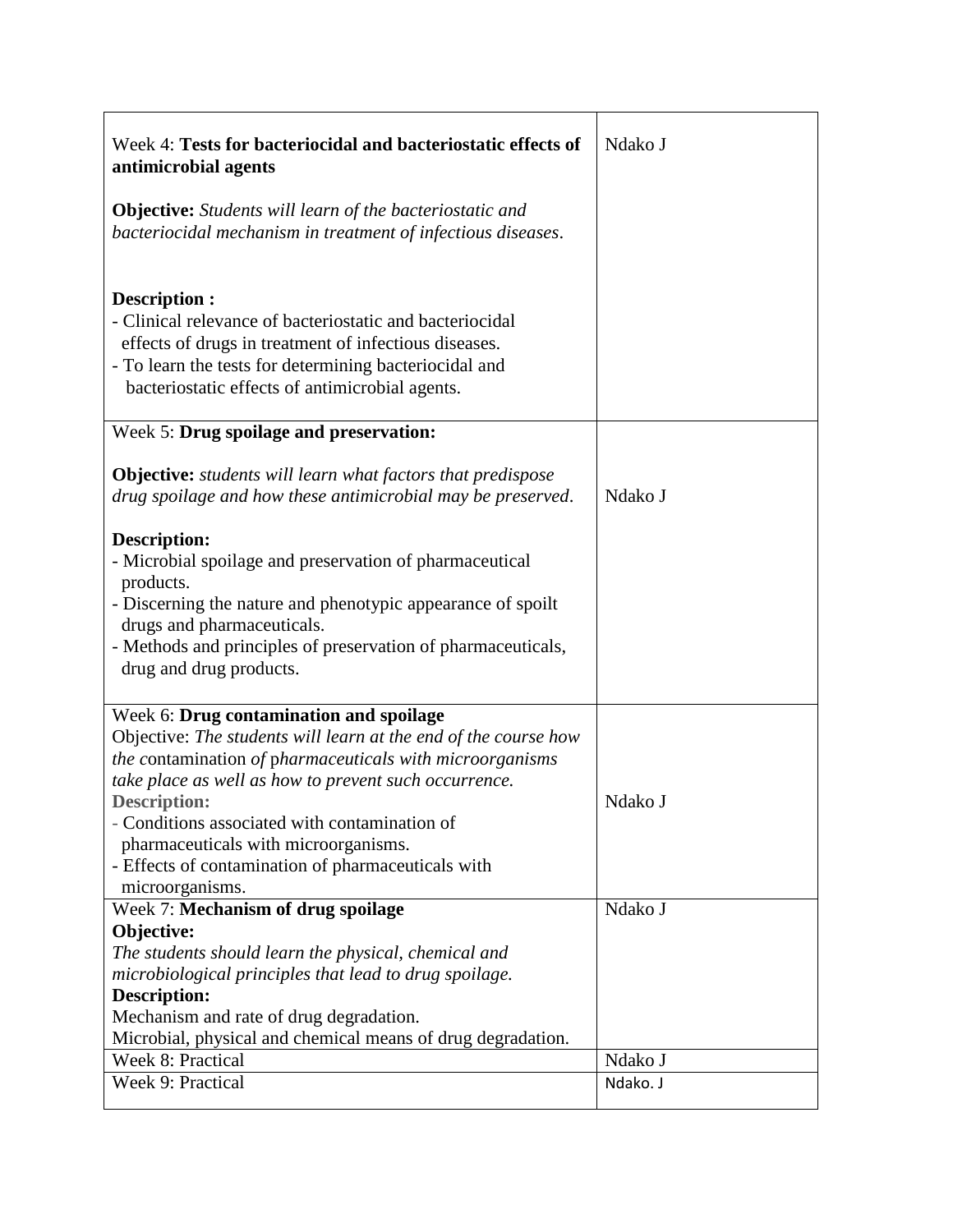| Week 10: Practical | Ndako J  |
|--------------------|----------|
| Week 11: Tutorial  | Ndako. J |
| Week 12: Tutorial  | Ndako. J |

#### **Ground Rules and Regulation:**

- 1. Punctuality
- 2. Dedication and Diligence

#### **Alignment with Goals and Vision of Landmark University:**

To prepare the students and harness their potential for future challenges in applied research into drug and vaccine development against human, animal and plant diseases .

#### **Contemporary Issues / Industry Relevance:**

Understanding the relationship between microorganisms and drugs: their importance to man and plants and application in the cure of disease

## **Recommended Reading:**

Prescott's Microbiology, 8<sup>th</sup> ed. (International ed. 2011)

Todar's Textbook of Bacteriology (Kenneth Todar PhD)

Microbiology Clinical: Bruker

R. SMART and D. F. SPOONER (1972) J. Soc. Cosmet. Chem. 23 721-737 ¸ 1972 Society of Cosmetic Chemists of Great Britain. Pp 721 -738

FARMACIA, 2011, Vol.59, 2

Bruker Corporation: Pharmaceutical Microbiology

Industrial Pharmaceutical Microbiology: Standards & Controls - 2015 Edition *edited by Geoff Hanlon and Tim Sandle*